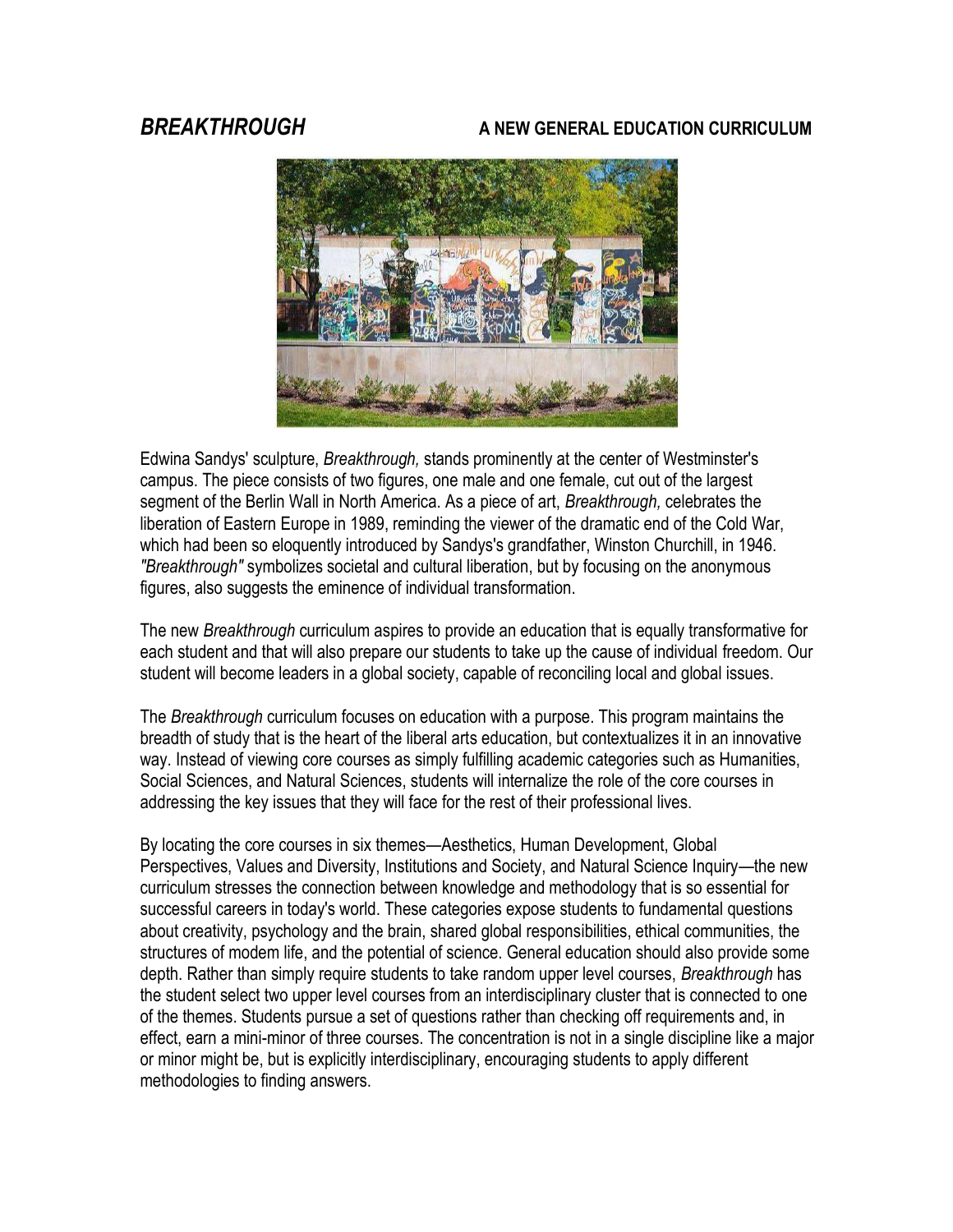# *Breakthrough: General Overview*



#### **Breakthrough Components:**

| <b>Foundational Courses</b>                                                 |
|-----------------------------------------------------------------------------|
| **Students will aim to take Foundational courses during their Freshmen year |
| ENG 103: Academic Writing                                                   |
| WSM 101: Westminster Seminar                                                |
| LST 101: The Leader Within                                                  |
| FLG: Foreign Language                                                       |
| FLG: Second Language Proficiency Course                                     |
| MAT 114: Elementary Statistics or                                           |
| MAT 124: Calculus                                                           |
| PED XXX: P.E. Activity Course                                               |
|                                                                             |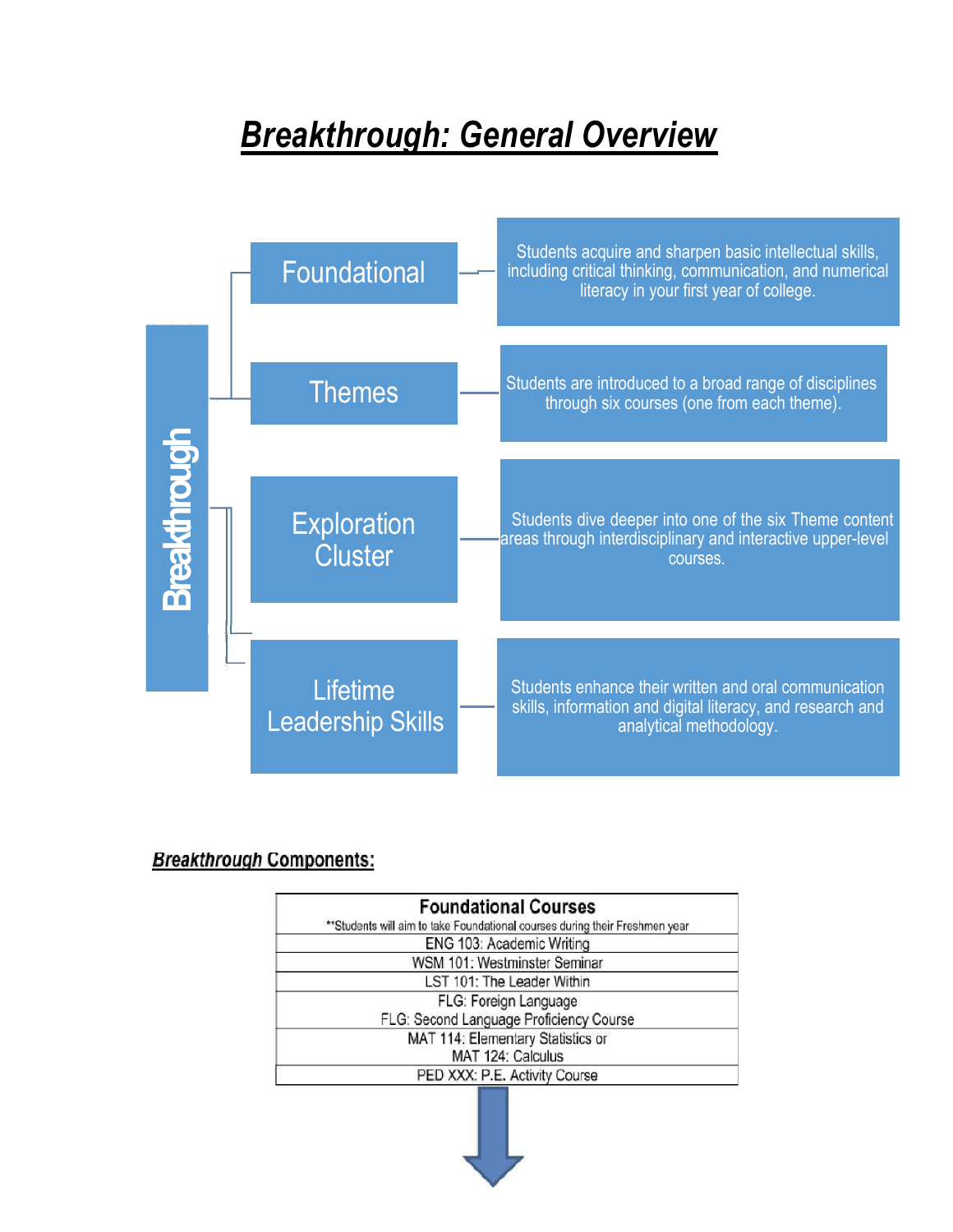| <b>Themes</b><br>** Students will take one course in each of the six Themes and                                                                                                                                         | <b>Interdisciplinary Exploration Cluster</b>                                                                                                                                                                                                                                                                                                                                                                                                                                                                            |
|-------------------------------------------------------------------------------------------------------------------------------------------------------------------------------------------------------------------------|-------------------------------------------------------------------------------------------------------------------------------------------------------------------------------------------------------------------------------------------------------------------------------------------------------------------------------------------------------------------------------------------------------------------------------------------------------------------------------------------------------------------------|
| two courses in one of the corresponding                                                                                                                                                                                 |                                                                                                                                                                                                                                                                                                                                                                                                                                                                                                                         |
| <b>Exploration Cluster</b>                                                                                                                                                                                              | **Students are required to select one of the six<br>Exploration Clusters and take two approved upper-<br>level courses within that Cluster. For students who<br>have declared a single major, the two Exploration<br>courses cannot be applied to satisfy requirements<br>toward a student's major. However, students with<br>multiple majors may apply these courses to one of<br>their majors. Approved Exploration Cluster courses<br>can be applied toward completion of a student's<br>minor(s) or certificate(s). |
| <b>Aesthetics:</b> Focuses on the importance and impact                                                                                                                                                                 | <b>Power of Creativity: Promotes student appreciation</b>                                                                                                                                                                                                                                                                                                                                                                                                                                                               |
| of human creativity either through the study of<br>artistic expression or participating directly in the<br>creative process. One course required.                                                                       | of the many forms of art either through studying<br>the existing canon of art or by having a hands-on<br>experience that immerses students directly in the<br>creative process.                                                                                                                                                                                                                                                                                                                                         |
| Values and Diversity: Addresses the role diverse                                                                                                                                                                        | <b>Creating Inclusiveness: Study diverse cultures</b>                                                                                                                                                                                                                                                                                                                                                                                                                                                                   |
| values play with respect to how individuals and<br>groups interact with one another in society and<br>across social boundaries. One course required.                                                                    | within the United States in order to view their own<br>perspectives more critically and to negotiate the<br>variety of perspectives that shape our<br>interdependent global society.                                                                                                                                                                                                                                                                                                                                    |
| <b>Global Perspectives: Examines either the</b>                                                                                                                                                                         | Transnational Issues: Examines the effect of global                                                                                                                                                                                                                                                                                                                                                                                                                                                                     |
| relationship of local society to the global, the nature<br>of non-American cultures, and/or the background for<br>understanding contemporary global issues. One<br>course required.                                     | issues on individuals and communities and<br>identifies solutions.                                                                                                                                                                                                                                                                                                                                                                                                                                                      |
| Human Development: Addresses the interaction                                                                                                                                                                            | <b>Human Experience:</b> Explores both individual and                                                                                                                                                                                                                                                                                                                                                                                                                                                                   |
| between human biology and society from a variety of<br>contexts, such as functional, cognitive, emotional,<br>philosophical, and social, and how these contexts<br>relate to the human experience. One course required. | social development in how we think, what we<br>know, and how we grow as individuals.                                                                                                                                                                                                                                                                                                                                                                                                                                    |
| <b>Institutions and Society: Explores the political,</b>                                                                                                                                                                | <b>Structure in Society: Critically examines structures</b>                                                                                                                                                                                                                                                                                                                                                                                                                                                             |
| economic, and local systems that shape our<br>lives including social institutions such as<br>families, communities, governments, and<br>economies. One course required.                                                 | of society (political institutions, kinship, education,<br>legal systems, and social and cultural norms) and<br>how they shape our identity.                                                                                                                                                                                                                                                                                                                                                                            |
| Natural Science Inquiry: Introduces students to the                                                                                                                                                                     | <b>STEM and Society: Explores STEM's role in</b>                                                                                                                                                                                                                                                                                                                                                                                                                                                                        |
| key theories of a science and to its methods of<br>inquiry. One course required.                                                                                                                                        | society as well as how science and empirical research<br>work.                                                                                                                                                                                                                                                                                                                                                                                                                                                          |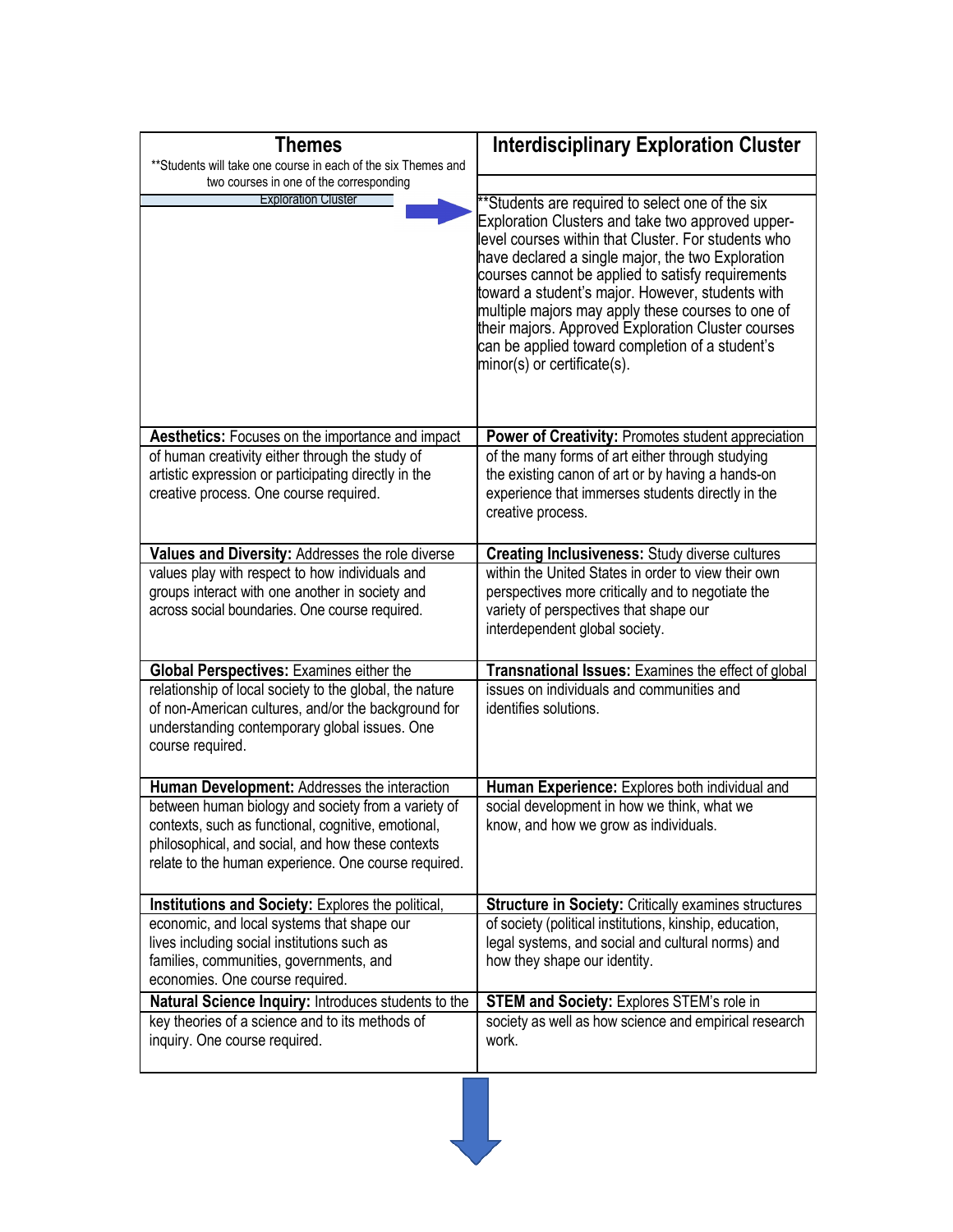*Breakthrough* is dedicated to the development of Lifetime Leadership Skills. These practical skills are necessary in the rapidly evolving workplace facing our graduates and, in fact, are in high demand among employers. The ability to communicate clearly and directly either orally or in written form is not only part of our general education, it is stressed in nearly every class. Westminster makes sure that students graduate with appropriate information and digital literacy. After four years, our students will also have to show that they understand the link between research and analysis that underpins an evidence-based society such as ours.

### **Lifetime Leadership Skills**

**Written and Oral Communication:** Communication includes the ability to write, speak, read, and listen

effectively. Development of these skills is essential for preparing students to be confident communicators with the capacity to convey, engage, apply, and reflect on knowledge accessed within their chosen fields.

\*\*Students will complete at least two Writing Intensive courses and one course dedicated to oral communication. These courses can count in the student's major, minor, or certificate.

**Digital and Information Literacy:** Westminster prioritizes the development of skills in information technology, the ability to employ computer and other technologies in writing, the manipulation of data, and understanding the nature and limits of technology.

\*\*Students will complete one course dedicated to digital and/or information literacy. These courses can count in the student's major, minor, or certificate.

**Inquiry and Analysis:** From exploring issues, objects, and works through the collection of evidence to

investigating complex topics or issues in order to gain more knowledge, learning methods of inquiry and analysis further develop students' ability to think on a higher level.

\*\*Students will complete one course dedicated to inquiry and/or analysis. These courses can count in the student's major, minor, or certificate.

## *BREAKTHROUGH:* **Explanation and Description**

#### **FOUNDATIONS**

The Westminster Seminar and the LST course will remain unchanged for the purposes of this proposal. Academic Writing, and the Math requirements also will stay the same. **P.E.** remains an essential part of the development of our students.

The foreign language requirement is different. There will no longer be a "civilization" course option to replace a second semester of language. Should a student test into 101, they will be required to take two semesters of foreign language. Should a student test into 102 level class, they can take one additional course and earn the lower level credits to satisfy the two-semester language requirement. Students who test into the 200 level or higher and have passed the appropriate proctored exam will be considered proficient and therefore will automatically fulfill their language requirement.

#### **THEMES**

At the heart of the requirements are the themes. They are designed to be highly interdisciplinary in order to maximize the ability of different departments to find ways to be included. The themes are also the starting point for the different cluster options. Each theme has a corresponding cluster which delves into the topic in greater detail.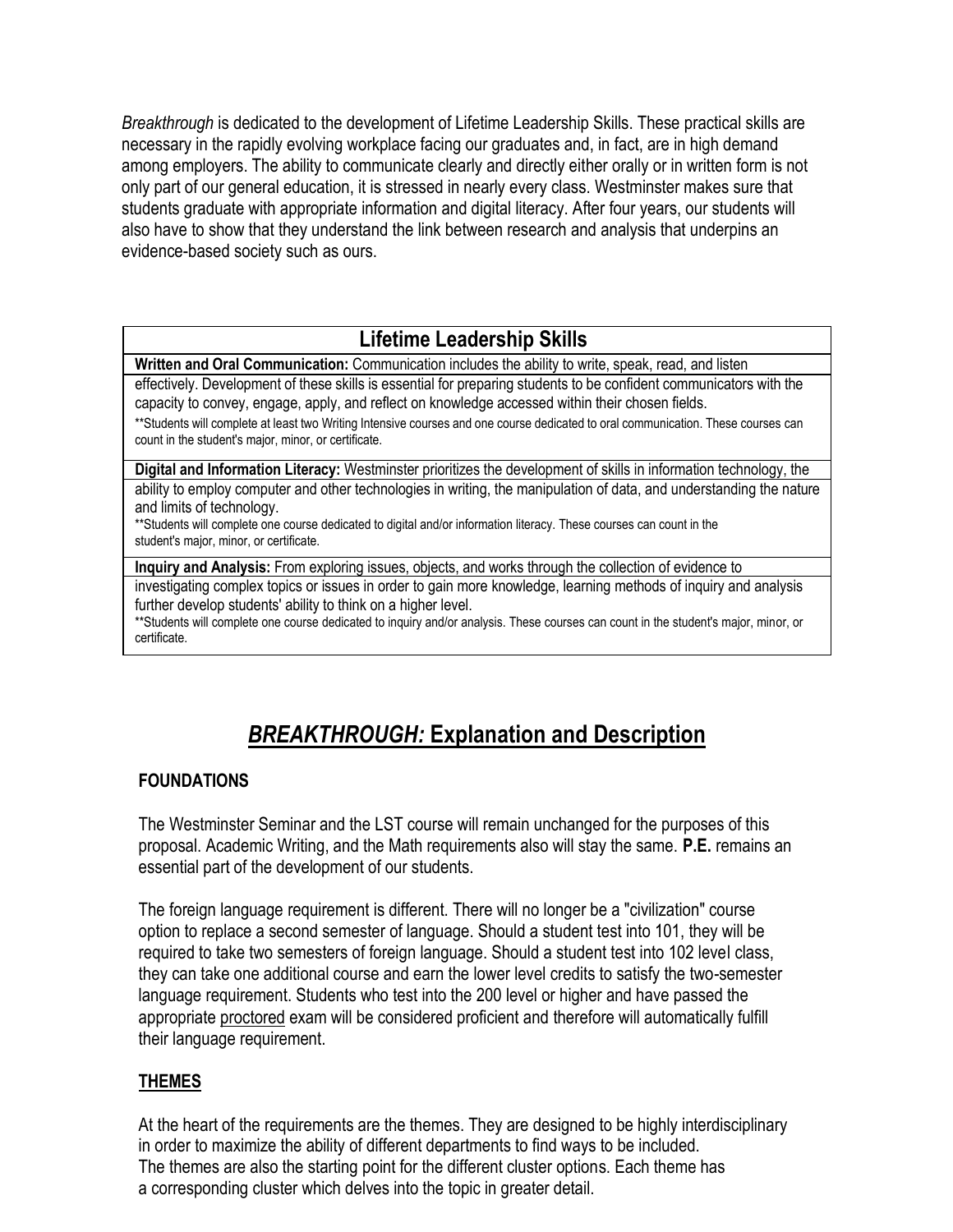**AESTHETICS:** When we are immersed in the study of literature, art, music, design or theater, we are constantly opening up new perspectives on the world. Our encounters with human creativity develop our critical appreciation of how artistic works reflect and shape our individual and shared experiences. Students will study the importance and impact of human creativity either through the study of artistic expression or participating directly in the creative process. By engaging in the study of aesthetics, students come to appreciate the diversity and intricacy of the creative and critical processes and can build informed and mature methods of evaluation. Further, students can develop their own creative processes, which can then be applied to courses in all disciplines.

- Criteria: Courses in this theme should
	- $\circ$  develop the ability to analyze and discuss literature, art, music, design or theater using a variety of approaches;
	- $\circ$  explore the methods, conceptual tools, and theories that support and enhance human aesthetic and literary experience;
	- $\circ$  teach the relationships between arts, literature and any aspect of society, past and present;
	- $\circ$  study the creative mind: arts and literature in cognitive studies and neuroscience;
	- $\circ$  explore digital production of verbal and non-verbal forms of arts and artistic practices in the virtual world.

**VALUES AND DIVERSITY:** We live in an increasingly interdependent world of diverse values and cultures. Our challenges include learning to appreciate cultural differences and while enabling normative reasoning which will help us to learn to work together to address a host of global ecological, economic, social, political and ethical problems. To live as informed and effective citizens of the emerging global community, we must all develop deeper appreciation and understanding of various cultures and values and the forces that draw people in our world together and drive them apart

Courses in this theme will address the roles diverse values play with respect to how individuals and groups interact with one another in society and across social boundaries.

This can be achieved through ethics courses which emphasize values and moral reasoning or through a closer investigation of our own society and the experiences of different groups. These courses will encourage and enable students to become aware of and reflect critically on their own values and the diversity of values within the United States and across the globe. Accordingly, topics in this theme will include, but are not limited to: the historical, political, and economic study of minority groups' relationships with each other and with the majority; aspects of minority culture; historical and contemporary issues of race, gender, and discrimination; and the role of religious, secular, or linguistic identity in our lives.

- Criteria: Courses in this theme should
	- $\circ$  Explore values and diversity through literature, history, civilization, ethics and/or religions;
	- $\circ$  Examine the ecological, economic, social, political, and/or moral aspects of the relationship between minority and majority cultures
	- $\circ$  Engage in critical thinking about some of the major contemporary normative issues including those which involve identity, gender, and race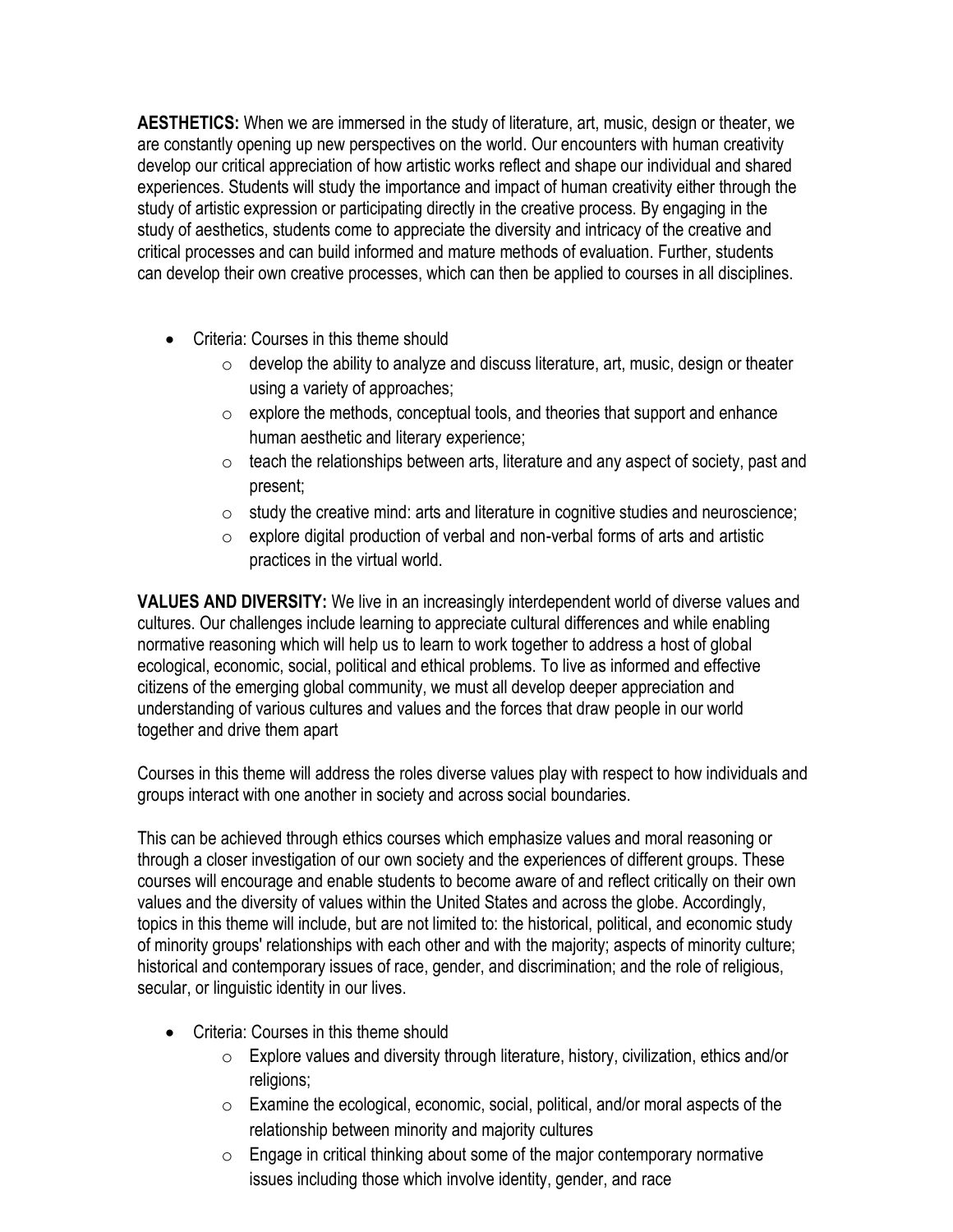**GLOBAL PERSPECTIVES:** With the increased ability to travel and communicate with people around the world, it is important that we learn and understand the background of global issues that affect our lives. Courses in this area will examine either the relationship of local society to the global, the nature of non-American cultures, and/or the background for understanding contemporary global issues.

- Criteria: Courses in this theme should
	- $\circ$  Give students an in-depth look at global issues by covering many facets involved (economic, intellectual, political, religious, scientific, social) and exploring their interrelationships;
	- $\circ$  Expose students to political, historical, economic issues related to a country or countries outside of the U.S.;
	- o Teach students to see patterns and meanings of various global issues and how people respond to them

**HUMAN DEVELOPMENT:** Human behavior and development occurs within a setting that includes biological and social contexts, and the broader changes in society. Courses in this theme address the interaction between human biology and society from a variety of contexts, such as functional, cognitive, emotional, philosophical, and social, and how these contexts relate to the human experience. The courses in this theme will discuss how a person thinks, makes decisions, and shapes his/her worldview.

- Criteria: Courses in this theme should
	- o focus on our current understanding of human biology and our changing understanding of cognitive and neurological development;
	- $\circ$  explore the interaction between humans and technology, such as Artificial Intelligence, genetic engineering, and other technological changes;
	- $\circ$  explore fundamental aspects of human biology and how the human mind develops and forms ethical ideas, thoughts, and memories;
	- o focus on fundamental social or natural science aspects of psychology;
	- $\circ$  explore how humanity has attempted to explain and define what it means to be human.

**INSTITUTIONS AND SOCIETY:** There are many different systems, political, economic, and social, that shape our lives. Courses in this theme will examine these systems in a variety of social institutions such as families, communities, governments, and economies. These courses will give students an understanding of themselves in society and culture and enhance their capacity to live effectively as citizens and leaders in society.

- Criteria:
	- o Systematically explore major questions about societies and/or cultures
	- $\circ$  Utilize critical thinking skills to examine issues facing institutions in society
	- o Analyze and explore discoveries and theories of important social scientists

**NATURAL SCIENCE INQUIRY (with lab):** The physical, chemical, geological, environmental and biological sciences seek to understand the natural world. By systematically observing and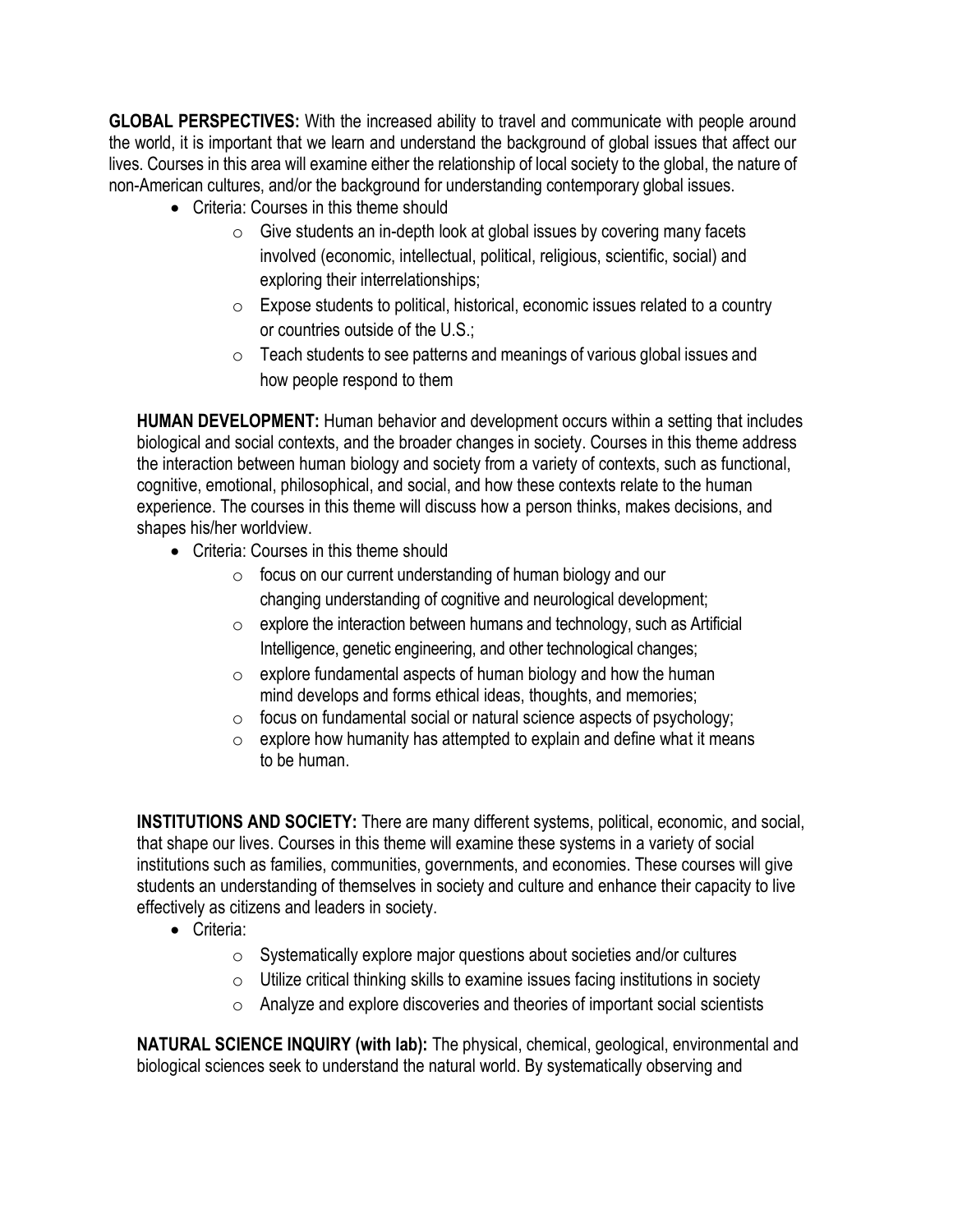analyzing phenomena, natural scientists have produced a complex and multifaceted set of theories that continually evolve.

Courses in this context will introduce students to the key theories of a science and to its methods of inquiry. In this course students learn how observations are used to develop hypotheses, how hypotheses may be tested experimentally, and how results of experiments may be quantified and analyzed to assess theories. By emphasizing methodology, these courses improve the ability of students to make informed decisions about scientific issues that affect their world and further develop their critical thinking and problem solving skills. Finally, courses in this theme will address a number of broad questions pertaining to science: How do the ideas of science evolve and how does their change affect other aspects of our culture? What are the psychological and moral ramifications of particular scientific developments? How does technology affect scientific endeavors? By exploring these questions, students become increasingly aware of the interaction between science and society.

- Criteria: All courses in the scientific inquiry context should
	- $\circ$  introduce students to a representative body of knowledge in the discipline;
	- $\circ$  lead students to an understanding of the scientific method;
	- $\circ$  participate in a hands-on application of knowledge and use of the scientific method

#### **EXPLORATION CLUSTERS**

Courses in any of the clusters will be proposed by faculty and departments and approved by the Curriculum Committee. As part of the proposal, the faculty member(s) must indicate how often the course will be taught. It is acceptable to have a one-time course, but it should not linger on the books if it will not be taught again. On rare instances a cluster course might be a lower-level course, but they will mainly be and upper-level course and have an interdisciplinary element.

The specific criteria for each cluster draw directly from the criteria in the affiliated theme. The main difference is that the upper level cluster courses will explore more specific aspects in greater depth.

- Criteria for courses in Exploration Clusters:
	- o all courses must address an issue involving the perspectives of two or more disciplines.
	- $\circ$  all courses must include an explanation of the disciplinary methodologies and how they interface to enhance the understanding of the course material.
	- $\circ$  All courses must show how interdisciplinary investigation yields an empirical or theoretical integration of knowledge
	- $\circ$  All courses must address an issue relevant to the cluster and consciously complement the approaches of the other courses in the cluster

#### **Aesthetics: POWER OF CREATIVITY**

The courses in this cluster will develop student understanding of the creative process. How do we appreciate art and how does art expose the human condition? This cluster will promote student appreciation of the many forms of art either through studying the existing canon of art or by having a hands-on experience that immerses students directly in the creative process.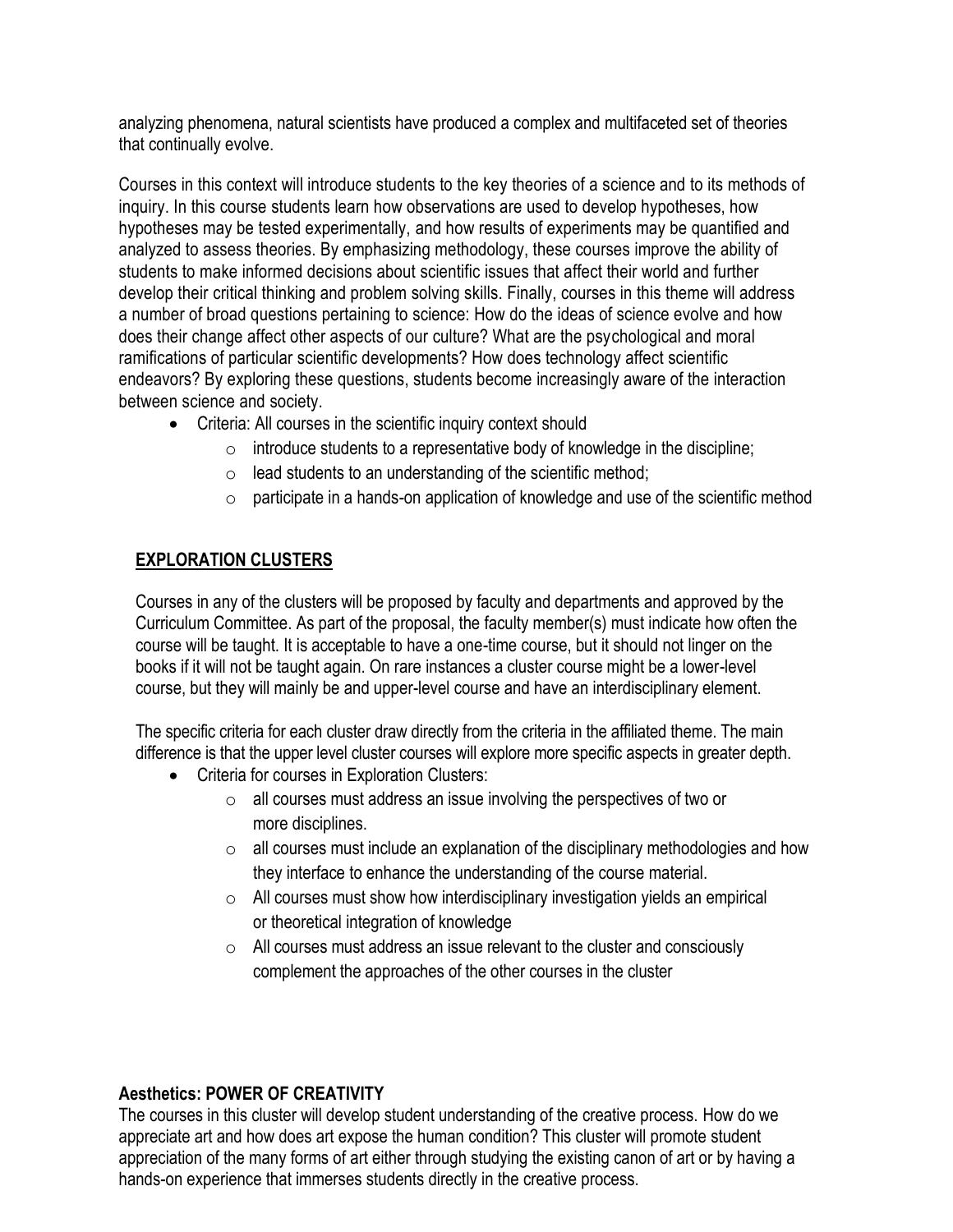#### **Values and Diversity: CREATING INCLUSIVENESS**

The courses in this cluster will introduce students to the diverse cultures within the United States. These courses will encourage awareness and understanding of other cultures in order to help students identify shared traits among cultures, recognize culturally based differences, view their own perspectives more critically, and negotiate the variety of perspectives that shape our interdependent global society. Whether the courses approach diversity through a historical perspective or a contemporary one, the students will learn how to approach domestic issues from someone else's cultural perspective. Understanding race, ethnicity, and gender identity is an essential part of this cluster.

#### **Global Perspectives: TRANSNATIONAL ISSUES**

Courses in this cluster will address how global issues affect us and what we can do about them. These courses must engage students in active reflection on the historical and contemporary causes and consequences of global events. Students should also gain a broader sense of the diversity of cultural viewpoints

#### **Human Development: HUMAN EXPERIENCE**

Courses in this cluster will explore both individual and social development. The main questions are: How do we think? What do we know? How do we grow as individuals? Human development can take place individually, socially, or even intellectually.

#### **Institutions and Society: STRUCTURES IN SOCIETY**

The courses in this cluster will critically examine the structures of society. We are surrounded by a multitude of structures that shape our lives, whether it be through political institutions, kinship, education, legal systems, or social and cultural norms and practices. This cluster will focus on the how these sorts of structures shape our identity.

#### **Natural Science Inquiry: STEM AND SOCIETY**

Courses in this cluster will contextualize the relationship between STEM (Science, Technology, Engineering, and Mathematics) and society. The main questions here revolve around STEM's role in society as well as the nature of scientific inquiry. Many of the most pressing problems students face today involve the rapid rate of technological innovation. Courses in this cluster can address how science and empirical research works, ethical issues, environmental questions, the intersection of STEM and public policy, and science fiction.

#### **LIFETIME LEADERSHIP SKILLS**

Westminster encourages lifetime learning, which is enabled by the development of specific intellectual skills. All of Westminster's learning goals are integrated within the General Education curriculum and through the majors, but particular emphasis on skills that are needed for success in the 21st century is essential for promoting active, interdisciplinary learning. Westminster students will take courses that allow them to sharpen their skills in written and oral communication, information and digital literacy, and research inquiry and analysis.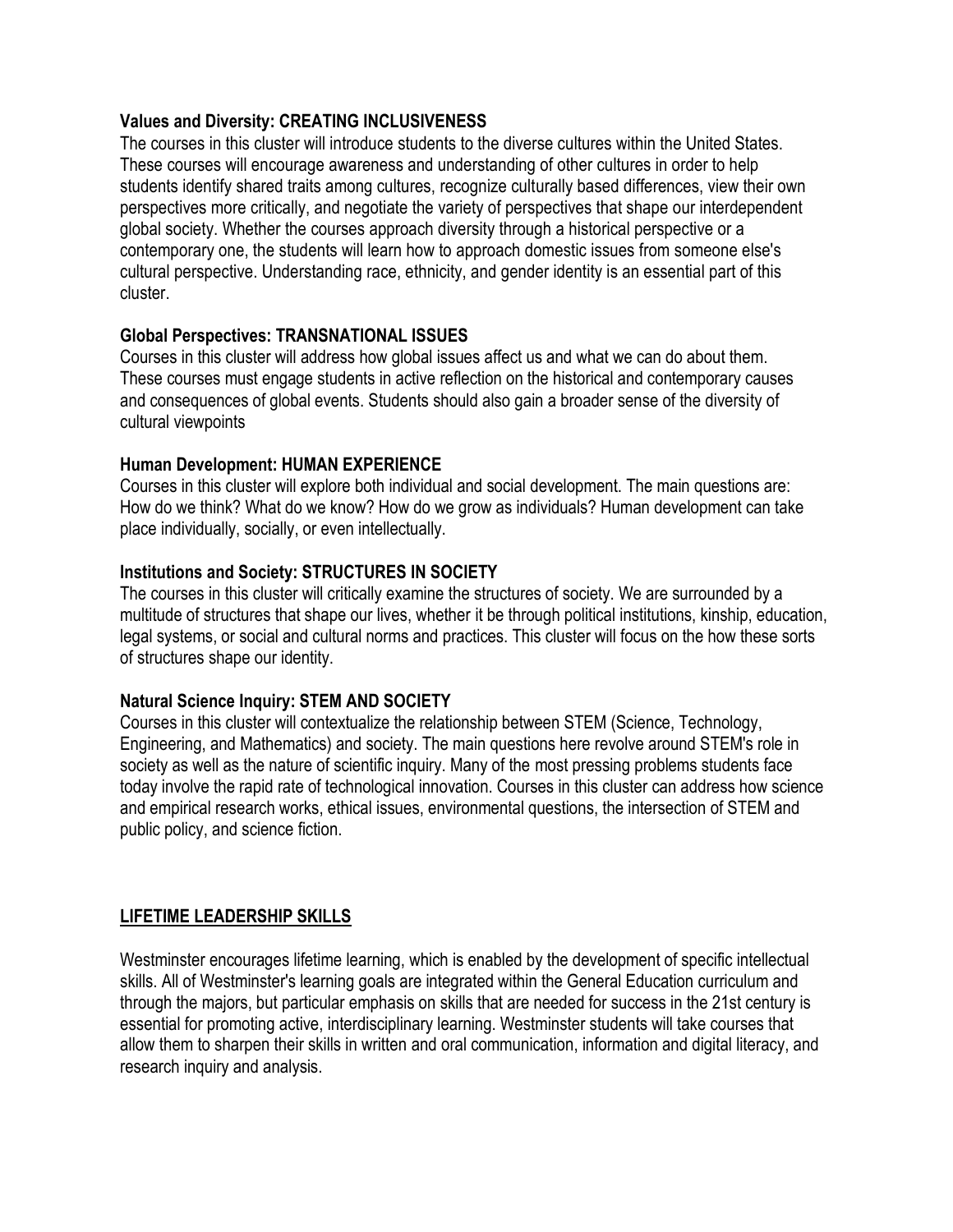To be tagged in the catalog as developing a particular skill set, a course should demonstrate how it develops the skill set beyond the expected minimum level of proficiency. Departments are encouraged to submit justification for tagging a course with a skill set to the Curriculum Committee. Justification should include a description of how the skill is developed and assessed and how the course meets the criteria for the described skill. Courses may be tagged with an emphasis on up to three skills.

**Communication-** Communication includes the ability to write, speak, read, and listen effectively. Development of these skills is essential for preparing students to be confident communicators with the capacity to convey, engage, apply, and reflect on knowledge accessed within their chosen fields.

**Learning Outcomes:** Prior to completion of their degree at Westminster, students will develop skills in written and oral expression. Specifically, students will:

- 1. Construct meaning from communications they receive.
- 2. Understand communication as a process that requires reflection (e.g. brainstorming, outlining, and revision), involves choice, and has consequences.
- 3. Write effectively (demonstrate an understanding of context, purpose, and audience; develop content in a manner that conveys mastery of subject; demonstrate understanding of the conventions of the discipline or task; use high-quality, credible, relevant sources; use language that is clear, graceful, and error-free).
- 4. Speak effectively (demonstrate an understanding of context, purpose, and audience; organize ideas in a clear and cohesive way; use language that is appropriate and that enhances understanding; deliver message in a polished, confident manner; use supporting materials that are varied, appropriate, and credible; present a compelling message).
- 5. Use communication to successfully relate to others and perform in organizations.

**-Writing Intensive-2** courses required. Earn credit in two courses designated as Writing Intensive (WI) in the Schedule of Classes published each semester. The first course must be taken by the end of the sophomore year. At least one of the courses must be an upper-level course. Students transferring credit in composition (ENG 103 or equivalency) must take three WI courses, with at least one upper-level course.

This writing requirement has been established in conjunction with the Curriculum Committee, which views critical thinking and clear writing as integral to a liberal arts education and as essential to life beyond college. WI courses are not composition courses per se, but rather courses in various subject areas that pay particular attention to writing as a learning tool. While all courses at Westminster involve writing to some extent, each WI course assures that students will use writing as a means of learning the course material. These courses are specially designed to offer students the opportunity to learn about writing in the fields that interest them the most. WI courses are offered in almost every department. While courses are not designated WI in the catalog, they are noted as such in the Schedule of Classes published each semester.

- Criteria:
	- o Wring writing intensive courses students will produce written assignments at various times throughout the course and revise some portion of their work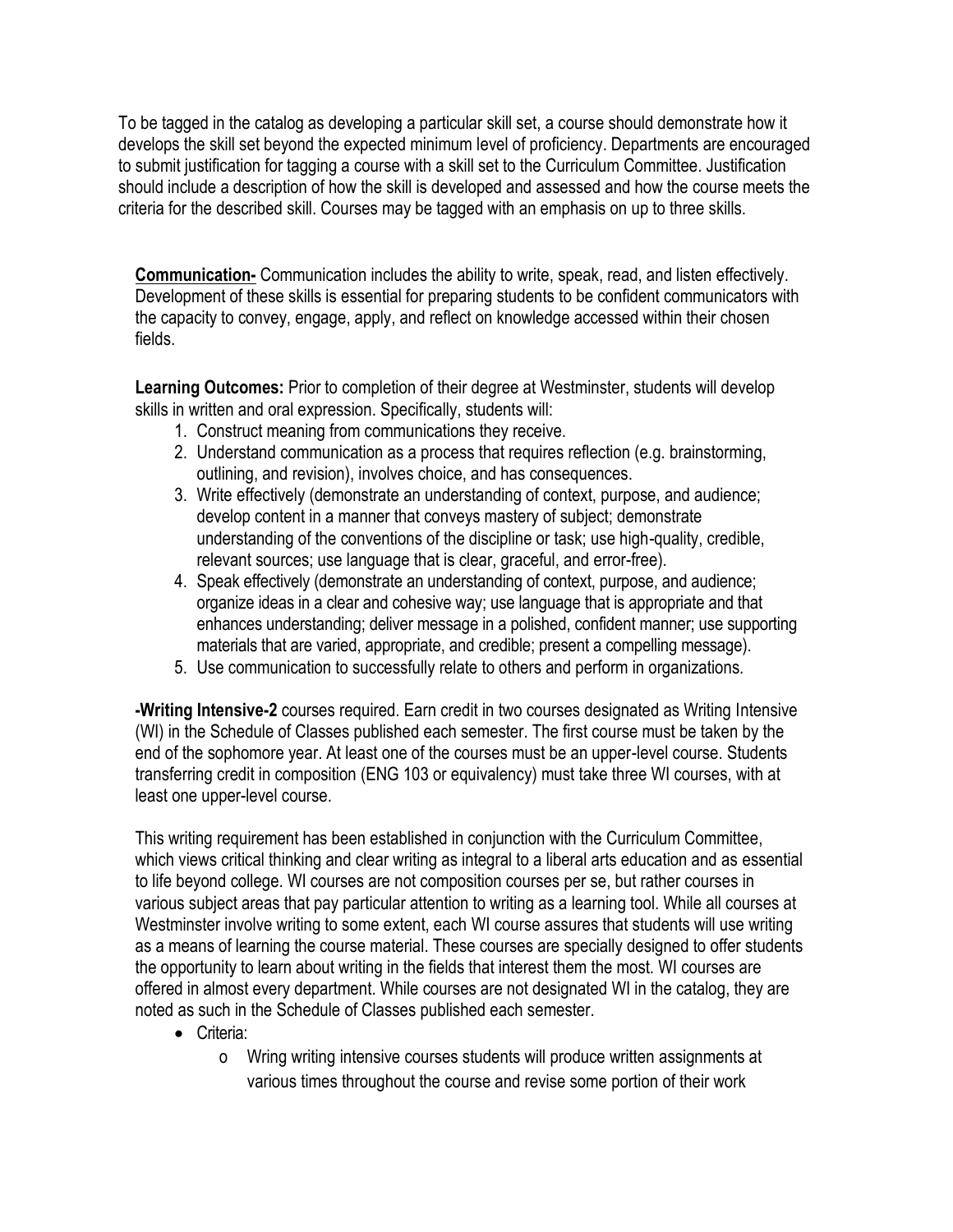- $\circ$  Students will study and practice writing in the discipline;
- $\circ$  Students will have individual conferences with the professor

**-Oral Communication & Presentation Skills-1** course required. Students will earn credit by completing a course emphasizing oral communication and presentation skills. Students may take any course designated OCP to fulfill this requirement, but it is recommended that they complete this course within their major in order to promote meaningful engagement with and application of this skill in their chosen field.

Students graduating from Westminster should understand what it means to be an effective communicator within society and within their chosen field. OCP courses will focus on the structure and organization of presentations, the dynamics of effective delivery of information, and how to present information to different audiences. They should also provide generalized information on effective communication so that students can extend these skills beyond the particular course. While courses are not designated OCP in the catalog, they are noted as such in the Schedule of Classes published each semester.

- Criteria:
	- $\circ$  Courses that are designated with the departmental prefix SPE (with the exception of SPE 203) will count toward this skill requirement and will automatically be designated as OCP unless specifically noted;
	- $\circ$  In OCP courses students will complete at least one major presentation assignment relevant to the field being studied;
	- $\circ$  Students will meet with instructors for conferences to gain specific instruction and feedback on oral communication and presentation assignments to develop their skills in some form of oral communication (presentation, rhetoric, argumentation, debate, etc.);
	- o Students will practice oral communication through multiple forms of activities and assignments that prioritize progress in the development of oral communication skills.

**Information and Digital Literacy-**1 course required. Westminster prioritizes development of the skill of information technology, or the ability to employ computer and other technologies in writing, in the manipulation of data, and in understanding the nature and limits of technology. To adapt to rapidly changing technology tools, students should have both information and digital literacy. This implies the ability to access, retrieve, evaluate, manage, and use information effectively and efficiently from a variety of print, non-print, and digital sources through the use of computer and other information technologies. Information and digital literacy will correspond to the demands of the students' chosen field of study.

This skill is addressed throughout the curriculum as indicated by courses tagged as IDL. While courses are not designated IDL in the catalog, they are noted as such in the Schedule of Classes published each semester.

**Learning Outcomes:** Prior to the completion of their degree at Westminster, students will learn to: 1. Apply information technology (and the appropriate terminology and concepts) to define, comprehend, and solve problems.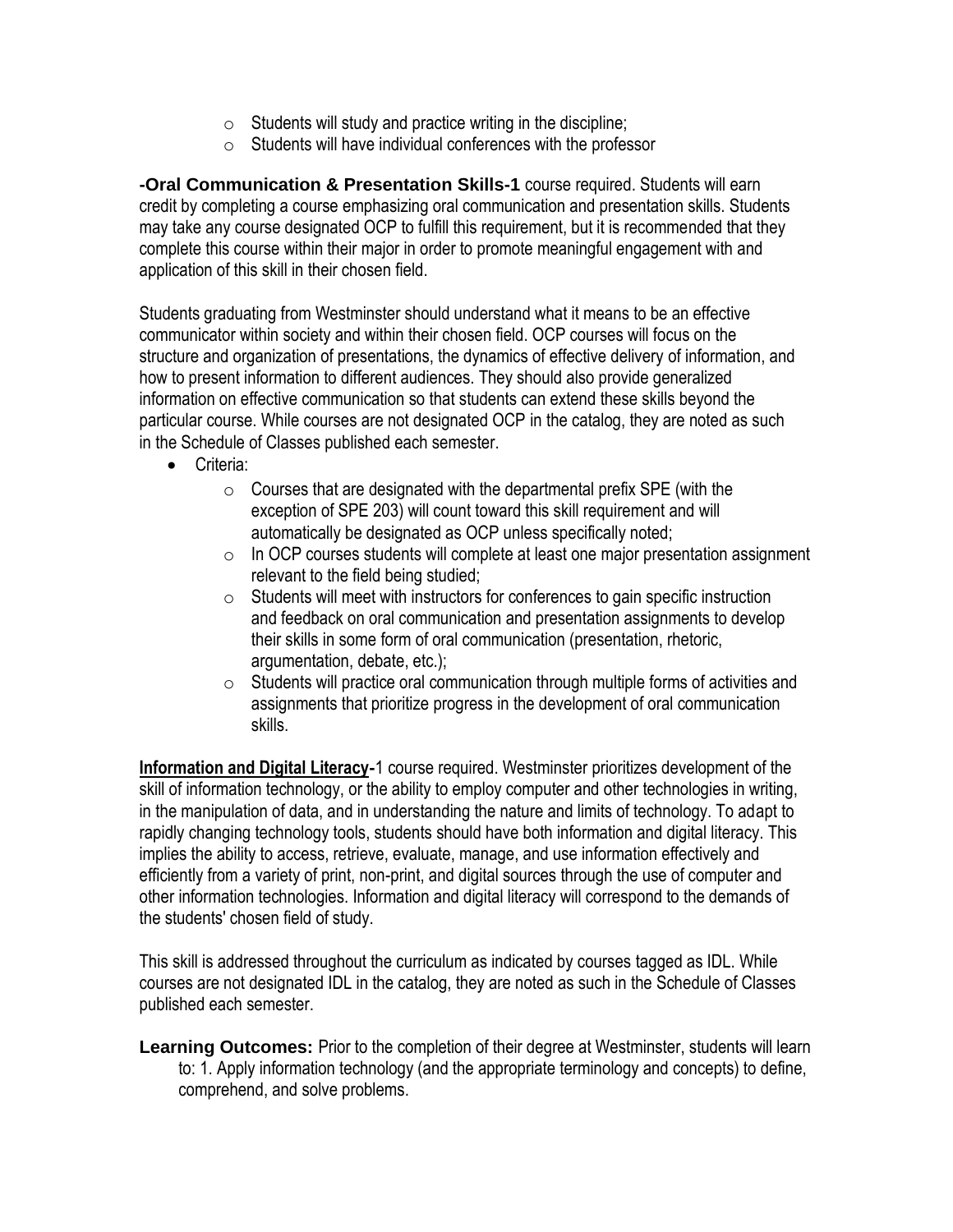- 2. Demonstrate the ability to save, retrieve and find data/information for a particular information or research need. The ability to organize, present, and share data/information efficiently and professionally in formats or contexts such as word processing programs, databases or spreadsheets, social media, various digital tools, and presentations is fundamental to demonstrating a basic level of information and digital literacy competency.
- 3. Demonstrate the ability to evaluate the credibility of information and/or resources found.
- 4. Demonstrate an understanding of the role and limitations of information and digital technologies.
- Criteria: Courses delivering this skill will ensure that students are able to:
	- $\circ$  Demonstrate proficiency in basic computer and other information technology skills through writing, presentation, manipulation of data, and creation of new information;
	- o Develop technical skills needed to utilize relevant word processing, presentation and/or statistical software;
	- o Provide students with opportunity to gather, analyze and express ideas effectively and persuasively through the use of information resources and a variety of digital technology and media tools;
	- o Understand how to integrate digital tools into their own learning and research in order to further their analytical skills and research and presentation capacity.

**Research: Inquiry and Analysis:** 1 course required. Active learning, analysis, and application are essential for the development of mature critical thinking. In order to further student's development in higher-level thinking, there must be an emphasis on inquiry and analysis. Inquiry is a systematic process of exploring issues/ objects/works through the collection and analysis of evidence that results in informed conclusions. Analysis is the process of investigating complex topics or issues in order to gain a better understanding of the factors that interact and shape relationships, outcomes, or events.

To practice inquiry and analysis, students should learn how to be critical of others' research and develop their own individual research. Research involves the ability to select an appropriate and well defined topic; to evaluate existing knowledge, research, or views related to a topic; develop an effective design process based on methodology or theoretical framework for the related discipline; and analyze evidence to support the conclusion of research.

Completing this process of research will help students to apply the tools, theories, and conventions of their field to a specific area of inquiry. Therefore, courses that meet this skill (tagged as RIA) should be taken within the student's field or chosen in consultation with their department.

**Learning Outcomes:** Prior to the completion of their degree at Westminster, students will demonstrate the ability to:

- 1. Learn the research conventions of the student's field, including scholarly expectations and the process of research design.
- 2. Critically evaluate research, including the design, evidence, methodology, results, and conclusions contained within particular sources.
- 3. Learn the tools of analysis and methodologies that further a student's research within their field;